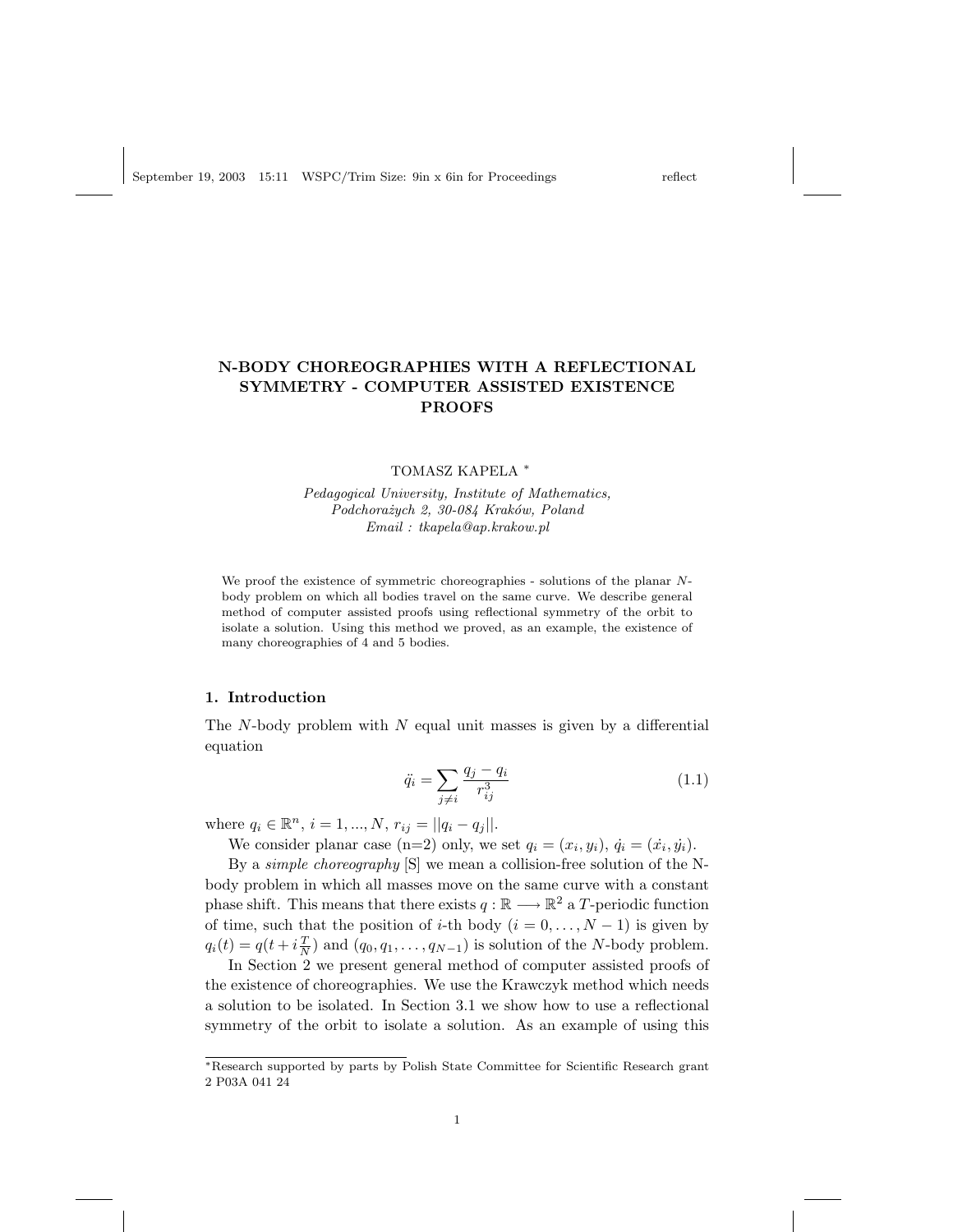2

method we proved the existence of all choreographies shown on Figures 1 and 2. The described method can be used with choreographies of any number of bodies. But the main difficulty is to compute good bounds for Krawczyk operator (2.2) what is sometimes hard for larger number of bodies and for more complicated orbits.

#### 2. Outline of the method

In this paper restrict our attention to choreographies having a reflectional symmetry (for proofs of the existence of choreographies with more symmetries see [KZ]). Using this we can reduce phase space what helps remove first integrals what is needed to isolate the solution and for the Krawczyk method (see [K] or end of this section) succeed.

Let  $d$  denote dimension of the reduced space (see Section 3.1),  $4N$  is dimension of the full phase space. We define a map  $E : \mathbb{R}^d \longrightarrow \mathbb{R}^{4N}$ which expands, using symmetries of the orbit, the initial condition from the reduced to the full space. Then we define Poincaré map  $P$  which to each expanded initial condition  $x_0$  following solution of  $(1.1)$  associate, if it exists, a condition  $x_1 \in \mathbb{R}^{4N}$  in which for the first time  $S(x_1) = 0$ . Then we define a map  $R : \mathbb{R}^{4N} \longrightarrow \mathbb{R}^d$  which reduces the final configuration to the reduced space. Function  $S$  and map  $R$  are chosen such that if  $S(x_1) = 0$  and  $R(x_1) = 0$  then configuration  $x_1$  satisfies some conditions which guarantee that from trajectory between  $x_0$  and  $x_1$ , using symmetries and the phase shift of the particles, we can construct the whole periodic orbit (these conditions say that pieces of the orbit fit together smoothly).

We define map  $\Phi : \mathbb{R}^d \longrightarrow \mathbb{R}^d$  by

$$
\Phi = R \circ P \circ E. \tag{2.1}
$$

Our goal is now to find zeros of map Φ. For this we use the Krawczyk method ([A, K, N]). For a set of initial conditions  $[X] = \prod_{i=1}^{d} [a_i, b_i] \subset \mathbb{R}^d$ and  $\bar{x} \in [X]$ , a good approximation of zero of  $\Phi$ , we compute rigorous bounds for the Krawczyk operator

$$
K(\bar{x}, [X], \Phi) := \bar{x} - C\Phi(\bar{x}) + (Id - C[D\Phi([X])])([X] - \bar{x}), \tag{2.2}
$$

where  $C \in \mathbb{R}^{n \times n}$  is well chosen linear isomorphism and  $[D\Phi([X])]$  denote an interval set that contains the Jacobian of  $\Phi$  computed on the set [X].

Then we conclude the proof of the existence using

**Theorem 2.1.** 1. If  $x^* \in [X]$  and  $\Phi(x^*) = 0$ , then  $x^* \in K(\bar{x}, [X], F)$ . 2. If  $K(\bar{x}, [X], \Phi) \subset int[X]$ , then there exists in  $[X]$  exactly one solution of equation  $\Phi(x) = 0$ .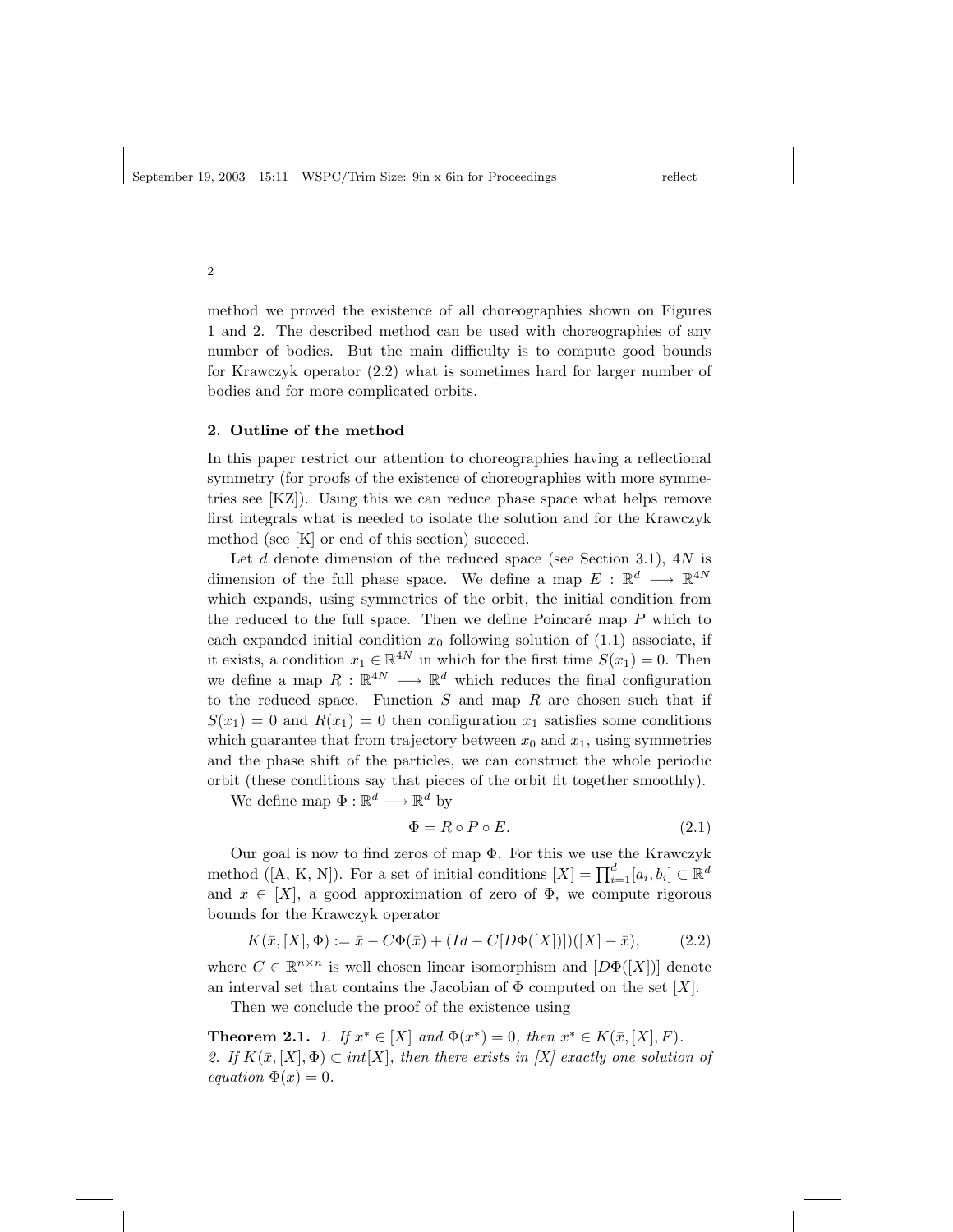

Figure 1. Choreographies of 4 bodies with reflectional symmetry proved to exist

#### 3. Symmetries

Consider a finite group G, a 2-dimensional representations  $\tau, \rho : G \longrightarrow$  $O(2)$ , constant  $T > 0$ . We define the action of the group G both on the time circle  $\mathbb{T} = \mathbb{R}/T$  and on the space  $\mathbb{R}^2$  by

$$
\forall g \in G : gt = \tau(g)(t), \quad gx = \rho(g)(x), \tag{3.1}
$$

where  $t \in \mathbb{T}$  and  $x \in \mathbb{R}^2$ .

Let  $q(t) : \mathbb{R}/T\mathbb{Z} \longrightarrow \mathbb{R}^2$ . We say that  $q(t)$  is invariant (equivariant) with respect to the action of G if  $\forall g \in G : gq(t) = q(gt)$  for all t.

### 3.1. Reflectional symmetry

Let group  $\rho(G)$  consists of two elements: the identity and the reflectional symmetry. We change coordinate frame so that the symmetry axis is the X axis. We denote by  $S_x(S_y)$  a reflection with respect to the X (resp. Y) axis. For simplicity of a notation by  $S_x$  we denote also generator of  $G$ .

Let the the action on the time circle be defined by  $\tau(S_x)(t) = \varphi - t$ , where  $\varphi \in [0, 2\pi)$ . We set  $\varphi = 0$  (it corresponds to the reparametrization of curves). From this definition of the symmetry we have

$$
q_i(0) = S_x q_{N-i}(0), \qquad \dot{q}_i(0) = S_y \dot{q}_{N-i}(0), \qquad (3.2)
$$

$$
q_i(\frac{T}{2N}) = S_x q_{N-1-i}(\frac{T}{2N}), \qquad \dot{q}_i(\frac{T}{2N}) = S_y \dot{q}_{N-1-i}(\frac{T}{2N}), \qquad (3.3)
$$

where  $i = 0, 1, ..., N - 1$  and  $q_N = q_0$ .

Because we fix the center of the mass at the origin then to reconstruct the configuration of the bodies we need to know a value of  $4N - 4$  variables. From equation (3.2), (3.3) it follows that in time  $t = 0$  and  $t = \frac{T}{2N}$  we need

3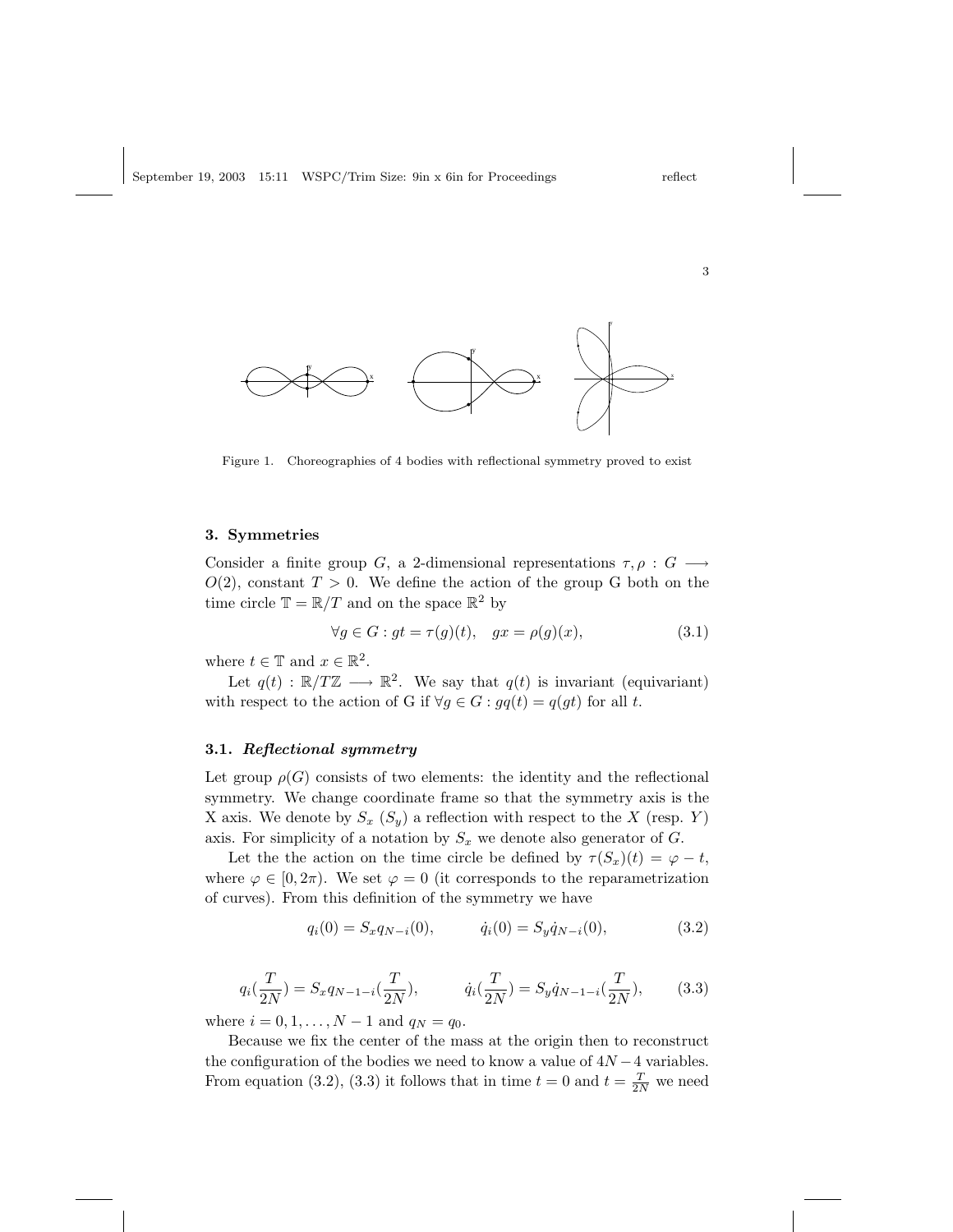4

to know only half of them. To isolate the solution instead of period we fix the size of the orbit by fixing one variable (in the below formulas it is denoted by a). When we prove the existence of one orbit, then we can get an orbit with any period just by rescaling. Hence the dimension of the reduced space is  $2N - 3$   $(d = 2N - 3)$ .

For the definition of map  $R$  we use

**Remark 3.1.** If  $q_i(t) = S_x q_j(t)$  and  $\dot{q}_i(t) = S_y \dot{q}_j(t)$  for some time t then and only then

(i)  $(x_i(t) - x_j(t), y_i(t) + y_j(t), \dot{x}_i(t) + \dot{x}_j(t), \dot{y}_i(t) - \dot{y}_j(t)) = (0, 0, 0, 0)$ for  $i \neq j$ ,

(ii) 
$$
y_i = \dot{x}_i = 0
$$
 for  $i = j$ .

For even number of bodies  $(N = 2k)$  we set

$$
E\left(\dot{y}_0 \times \prod_{i=1}^{\frac{N}{2}-1} (x_i, y_i, \dot{x}_i, \dot{y}_i)\right) = (a, 0, 0, \dot{y}_0) \times \prod_{i=1}^{\frac{N}{2}-1} (x_i, y_i, \dot{x}_i, \dot{y}_i)
$$

$$
\times (x_{\frac{N}{2}}, 0, 0, \dot{y}_{\frac{N}{2}}) \times \prod_{i=\frac{N}{2}+1}^{N-1} (x_{N-i}, -y_{N-i}, -\dot{x}_{N-i}, \dot{y}_{N-i}),
$$

where  $x_{\frac{N}{2}} = -a - 2\sum_{i=1}^{\frac{N}{2}-1} x_i$  and  $\dot{y}_{\frac{N}{2}} = -\dot{y}_0 - 2\sum_{i=1}^{\frac{N}{2}-1} \dot{y}_i$ , *a* is a constant,

$$
S\left(\prod_{i=0}^{N-1} (x_i, y_i, \dot{x}_i, \dot{y}_i)\right) = x_0 - x_{N-1},
$$

$$
R\left(\prod_{i=0}^{N-1} (x_i, y_i, \dot{x}_i, \dot{y}_i)\right) = (\dot{y}_0 - \dot{y}_{N-1}) \times \prod_{i=1}^{\frac{N}{2}-1} (x_i - x_{N-i-1}, y_i + y_{N-i-1}, y_i - \dot{y}_{N-i-1})
$$
  

$$
\dot{x}_i + \dot{x}_{N-i-1}, \dot{y}_i - \dot{y}_{N-i-1}).
$$

For odd number of bodies  $(N = 2k + 1)$  we set

$$
E\left(\dot{y}_0 \times \prod_{i=1}^{\frac{N-3}{2}} (x_i, y_i, \dot{x}_i, \dot{y}_i) \times (y_{\frac{N-1}{2}}, \dot{x}_{\frac{N-1}{2}})\right) = (a, 0, 0, \dot{y}_0) \times \prod_{i=1}^{\frac{N-1}{2}} (x_i, y_i, \dot{x}_i, \dot{y}_i)
$$

$$
\times \prod_{i=\frac{N+1}{2}}^{N-1} (x_{N-i}, -y_{N-i}, -\dot{x}_{N-i}, \dot{y}_{N-i}),
$$
where  $x_{\frac{N-1}{2}} = -\frac{a}{2} - \sum_{i=1}^{\frac{N-3}{2}} x_i$  and  $\dot{y}_{\frac{N-1}{2}} = -\frac{\dot{y}_0}{2} - \sum_{i=1}^{\frac{N-3}{2}} \dot{y}_i$ , *a* is a constant,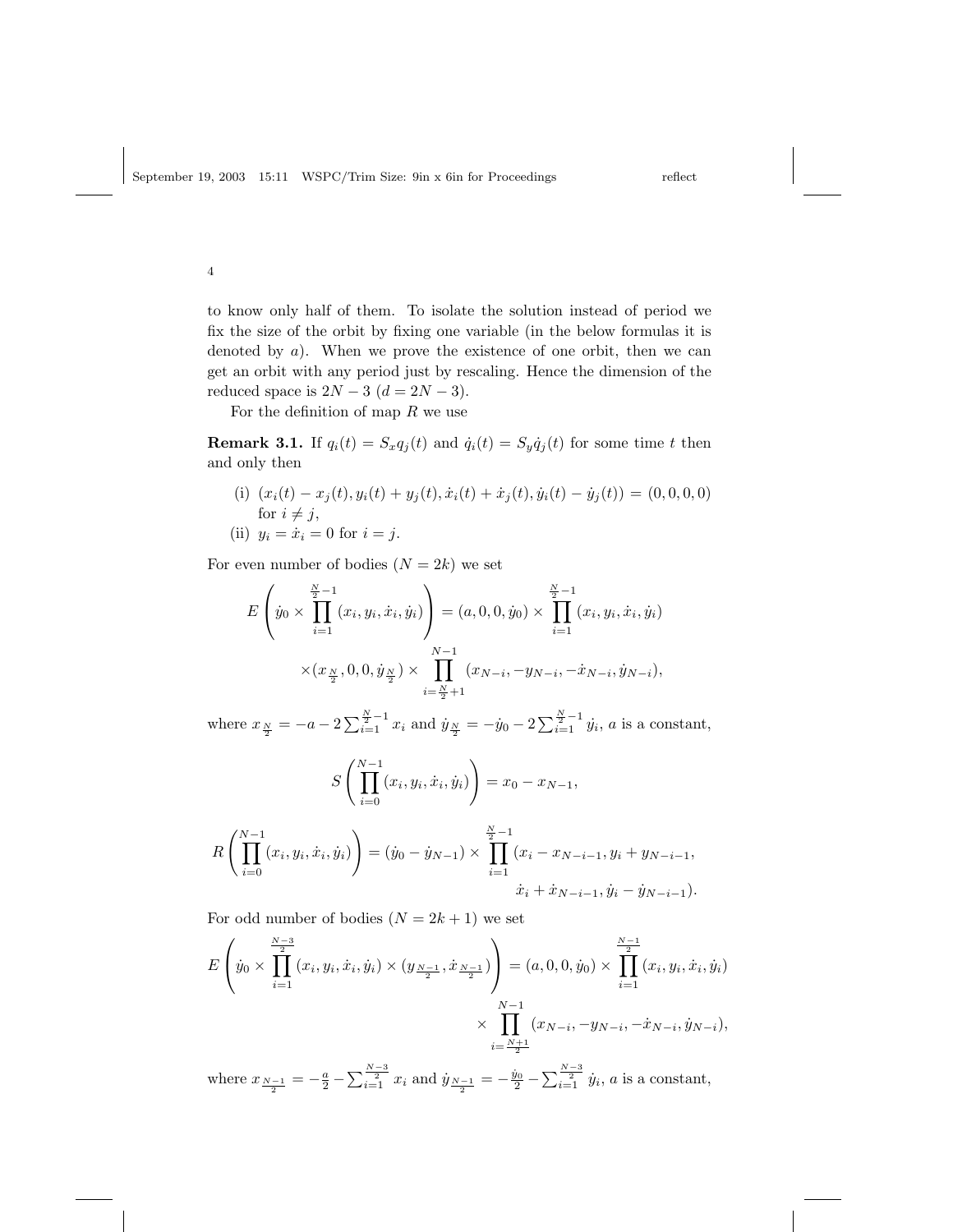5

$$
S\left(\prod_{i=0}^{N-1} (x_i, y_i, \dot{x}_i, \dot{y}_i)\right) = y_{\frac{N-1}{2}},
$$
  

$$
R\left(\prod_{i=0}^{N-1} (x_i, y_i, \dot{x}_i, \dot{y}_i)\right) = (\dot{x}_{\frac{N-1}{2}}, x_0 - x_{N-1}, \dot{y}_0 - \dot{y}_{N-1})
$$
  

$$
\times \prod_{i=1}^{\frac{N-3}{2}} (x_i - x_{N-i-1}, y_i + y_{N-i-1}, \dot{x}_i + \dot{x}_{N-i-1}, \dot{y}_i - \dot{y}_{N-i-1}).
$$

**Theorem 3.2.** If for some  $x \in \mathbb{R}^{2N-3}$   $\Phi(x) = R \circ P \circ E(x) = 0$  then there exists a choreography of N bodies which is invariant with respect to the action of G.

Now we use a computer to prove the existence of zero of the function  $\Phi$ . First of all we need to have  $x_0$  a good approximation of the initial condition for the orbit in the reduced space. We want to thank Carles Simó for numerical data we used in proofs. Then we define set  $[X] = x_0 + [-\delta, \delta]^d$ and compute rigorous bounds for the Krawczyk operator. Finally we check assumption of Theorem 2.1.

## 4. Choreographies with 5 bodies

 $\rightarrow$ 

Using approach described in Section 3.1 we proved the existence of several choreographies with 4 and 5 bodies. Some of them are shown on Figures 1 and 2. In case of 5 bodies we have

 $E(\dot y_0, x_1, y_1, \dot x1, \dot y_1, y_2, \dot x_2) = (a, 0, 0, \dot y_0, x_1, y_1, \dot x_1, \dot y_1, -a/2$  $x_1, y_2, \dot{x}_2, -\dot{y}_0/2 - u_1, -a/2 - x_1, -y_2, -\dot{x}_2, -\dot{y}_0/2 - \dot{y}_1, x_1, -y_1, -\dot{x}_1, \dot{y}_1)$  $y_2, x_2, -y_0/2-u_1, -\alpha$ <br> $S\left(\prod_{i=0}^4 (x_i, y_i, \dot{x}_i, \dot{y}_i)\right)$  $\frac{l}{\sqrt{2}}$  $=y_2$  $R \left( \prod_{i=1}^{4} \right)$  $_{i=0}^{4}(x_i,y_i,\dot{x}_i,\dot{y}_i)$  $\langle$  $=$   $(\dot{x}_2, x_0 - x_4, \dot{x}_0 + \dot{x}_4, x_1 - x_3, y_1 + y_3, \dot{x}_1 +$  $\dot{x}_3, \dot{y}_1 - \dot{y}_3$ 

To compute the Poincaré map and its derivative we use a  $C<sup>1</sup>$ -Lohner algorithm, implemented in the CAPD package [Capd]. For example in computation which proved the existence of the choreography shown in Figure 2 in the bottom right corner we use a time step  $h = 0.01$  and the order of the Taylor method  $r = 13$  for a computation in the point  $x_0$  and respectively  $t = 0.001$  and  $r = 5$  for the set [X]. Time of computation on PC with AMD Duron 700 MHz processor in the point  $x_0$  was about 3 minutes and for the set  $[X]$  less than 1 minute.